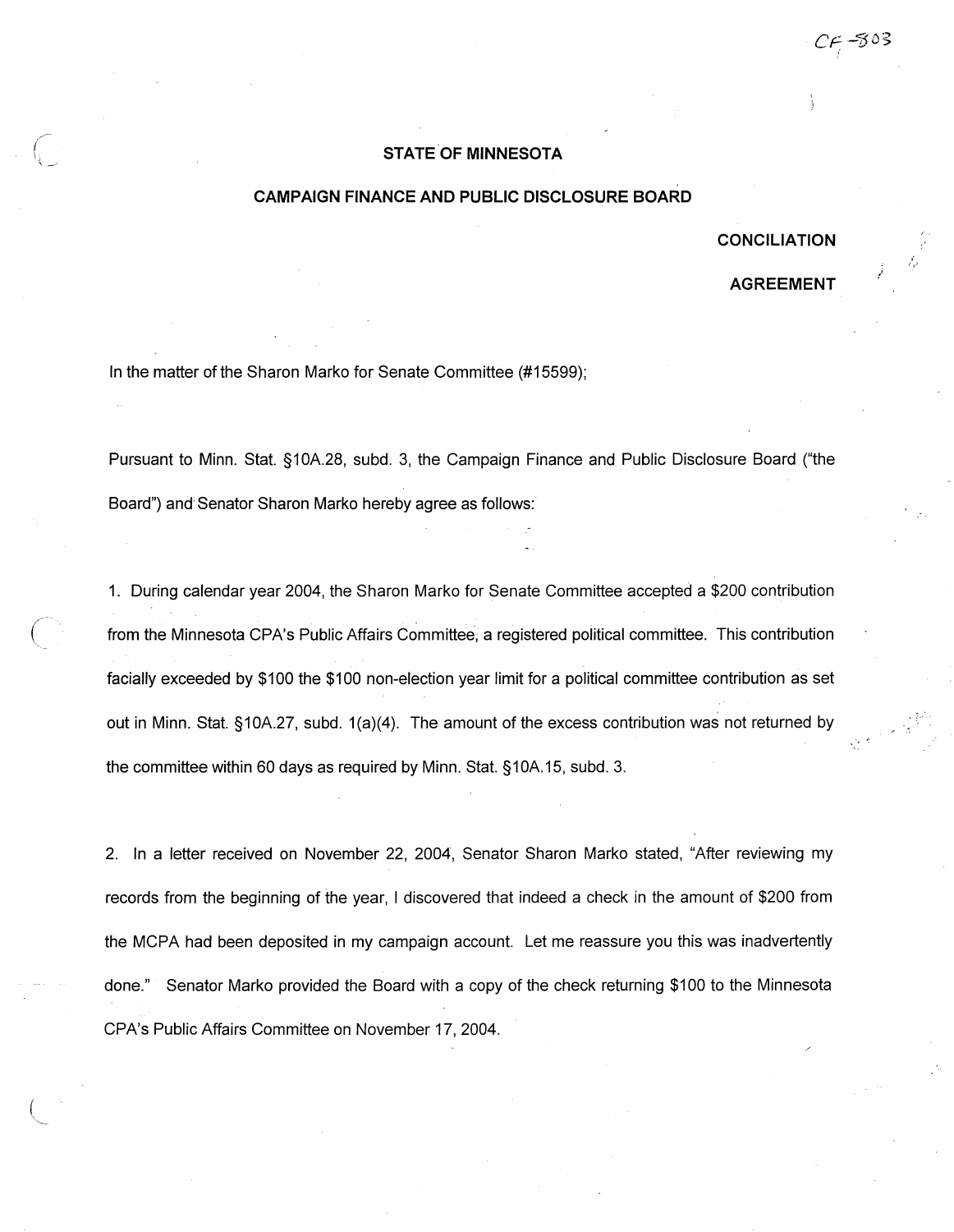3. The Sharon Marko for Senate Committee registered with the Board on March 22, 2002. This is the first calendar year in which the Sharon Marko for Senate Committee reported acceptance of a contribution that exceeded the applicable contribution limit.

4. The parties agree that the Sharon Marko for Senate Committee accepted a facially excessive contribution in calendar year 2004, resulting in an inadvertent violation of Minn. Stat. §10A. 27, subd. 1(a)(4).

5. The Board imposes a civil penalty totaling \$200 to be paid to the Board for deposit in the general fund of the state. This civil penalty represents two times the amount by which the contribution exceeded the applicable contribution limit.

6. ·Senator Marko hereby agrees to forward to the Board \$200 by check or money order payable to the STATE OF MINNESOTA within 30 days after the date this Agreement is signed by the Board chair. It is agreed by the parties that payment of the civil penalty of \$200, and this Conciliation Agreement will be a bar to any civil proceeding under Minn. Stat. §10A.28, subds. 3 and 4.

7. It is further understood and agreed, however, that if the civil penalty of \$200 is not paid within 30 days, as specified in paragraph 6 above, then under Minn. Stat. §§10A.28 and 10A.34, subd. 1, Senator Marko will be personally liable to pay a civil penalty in an amount calculated as follows:

a.) \$300, three times the amount by which the contribution exceeded the statutory limit, if payment is received 31 to 60 days after the date this Agreement is signed by the Board Chair;